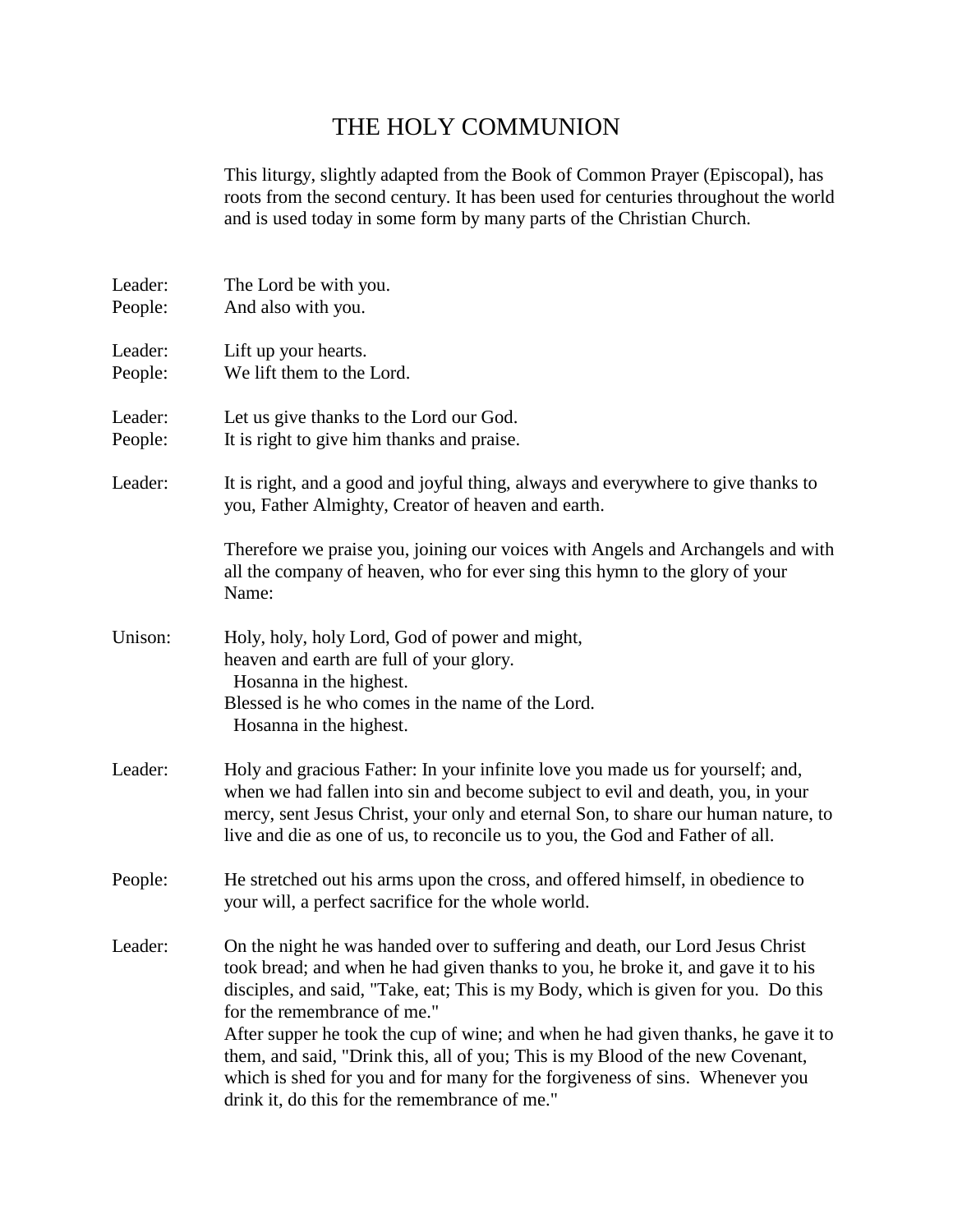|                    | Therefore we proclaim the mystery of faith:                                                                                                                                                                 |
|--------------------|-------------------------------------------------------------------------------------------------------------------------------------------------------------------------------------------------------------|
| Unison:            | Christ has died.<br>Christ is risen.<br>Christ will come again.                                                                                                                                             |
| Leader:            | We celebrate the memorial of our redemption, O Father, in this sacrifice of praise<br>and thanksgiving. Recalling his death, resurrection, and ascension, we offer you<br>these gifts.                      |
|                    | Sanctify them by your Holy Spirit to be for your people the Body and Blood of<br>your Son, the holy food and drink of new and unending life in him.                                                         |
| Unison:            | Sanctify us also that we may faithfully receive this Communion, and serve you in<br>unity, constancy, and peace; and at the last day bring us with all your saints into<br>the joy of your eternal kingdom. |
| Leader:            | All this we ask through your Son Jesus Christ. By him, and with him and in him,<br>in the unity of the Holy Spirit all honor and glory is yours, Almighty Father, now<br>and forever.                       |
| Unison:            | Amen.                                                                                                                                                                                                       |
|                    | [Leader lifts, and/or lifts and breaks, the bread.]                                                                                                                                                         |
| Leader:<br>People: | Hallelujah. Christ our Passover is sacrificed for us;<br>Therefore let us keep the feast. Hallelujah.                                                                                                       |
|                    | [Servers hold the Bread as the Leader continues ]                                                                                                                                                           |
| Leader:            | The Body of Christ, the bread of heaven. Take this and eat it in remembrance that<br>Christ died for you, and feed on him in your hearts by faith, with thanksgiving.                                       |
|                    | [Servers serve the Bread]                                                                                                                                                                                   |
|                    | [Returning to the Table, the Servers hold the Wine<br>as the Leader continues $\dots$ ]                                                                                                                     |
| Leader:            | The Blood of Christ, the cup of salvation. Take this and drink it in remembrance<br>that Christ's blood was shed for you, and be thankful.                                                                  |
|                    | [Servers serve the Wine]                                                                                                                                                                                    |
|                    | [After Communion, or as a Benediction, the following]                                                                                                                                                       |